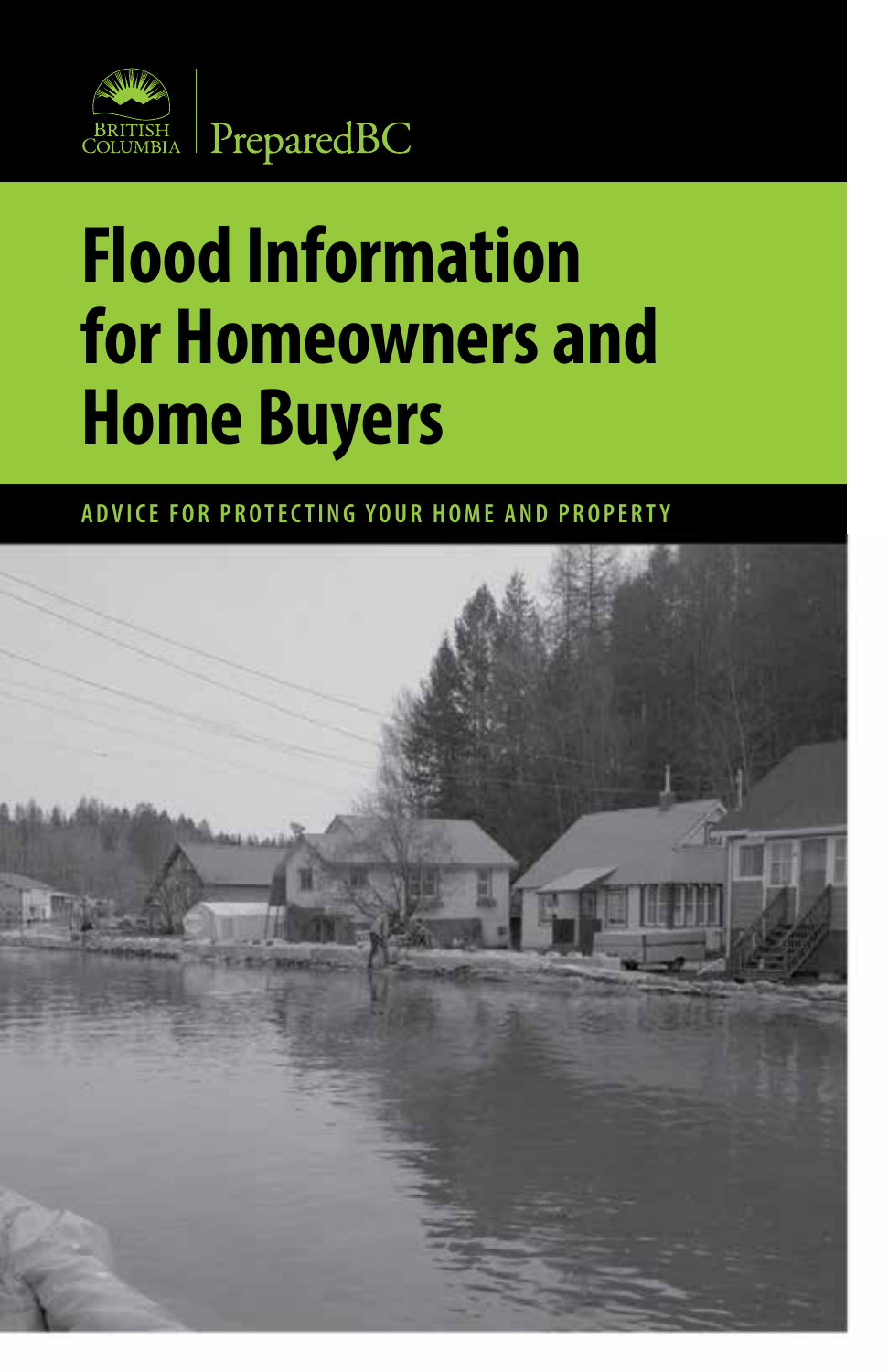### **ADVICE FOR PROTECTING YOUR HOME AND PROPERTY**

Flooding is a common, naturally occurring event in B.C. Although it can happen at any time of year, the most severe floods typically occur in spring—known as freshet—or during fall and winter. This seasonal flooding is usually caused by heavy rain and snowmelt.

Homes may be at risk when flood water spreads to adjoining areas that are normally dry. Depending on the type and severity of flooding, it could take hours, weeks and potentially months for the water to recede and the clean-up to begin. The advice provided in this guide will help to make informed choices when purchasing a home or working to protect it.

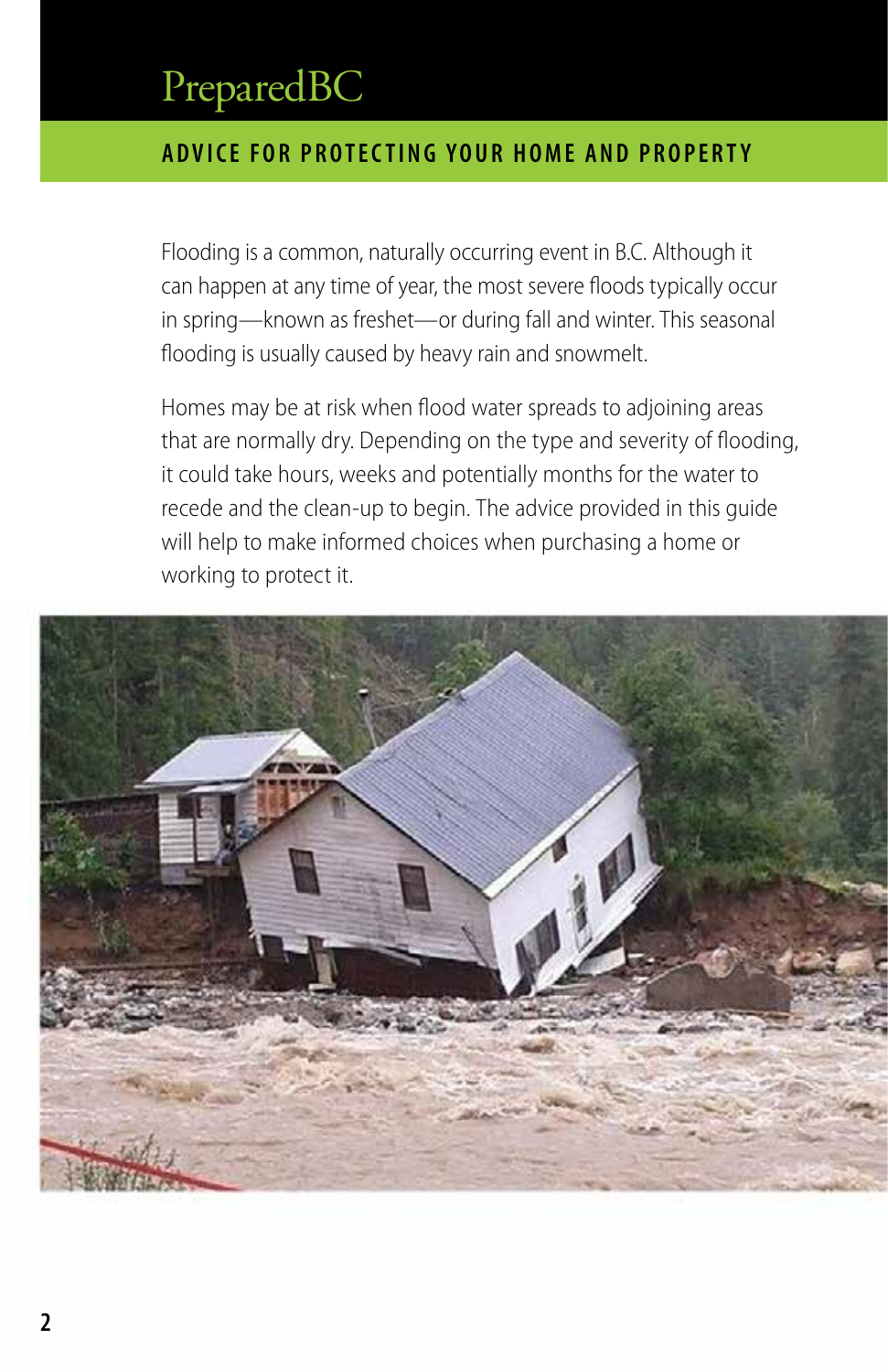# **Purchasing a home**

When buying a home, it is important to know if the property is in a flood-prone area. Here are some things to do and questions to ask:

- Contact your local government and ask if flood-hazard mapping is available and what the flood construction level (FCL) is for the area.
- Complete a home inspection to see if the home has been subject to past flooding. This can include hiring a qualified professional, such as a hydraulic or hydrotechnical engineer, to conduct a property assessment.
- Speak with neighbours to learn more about the area's history.

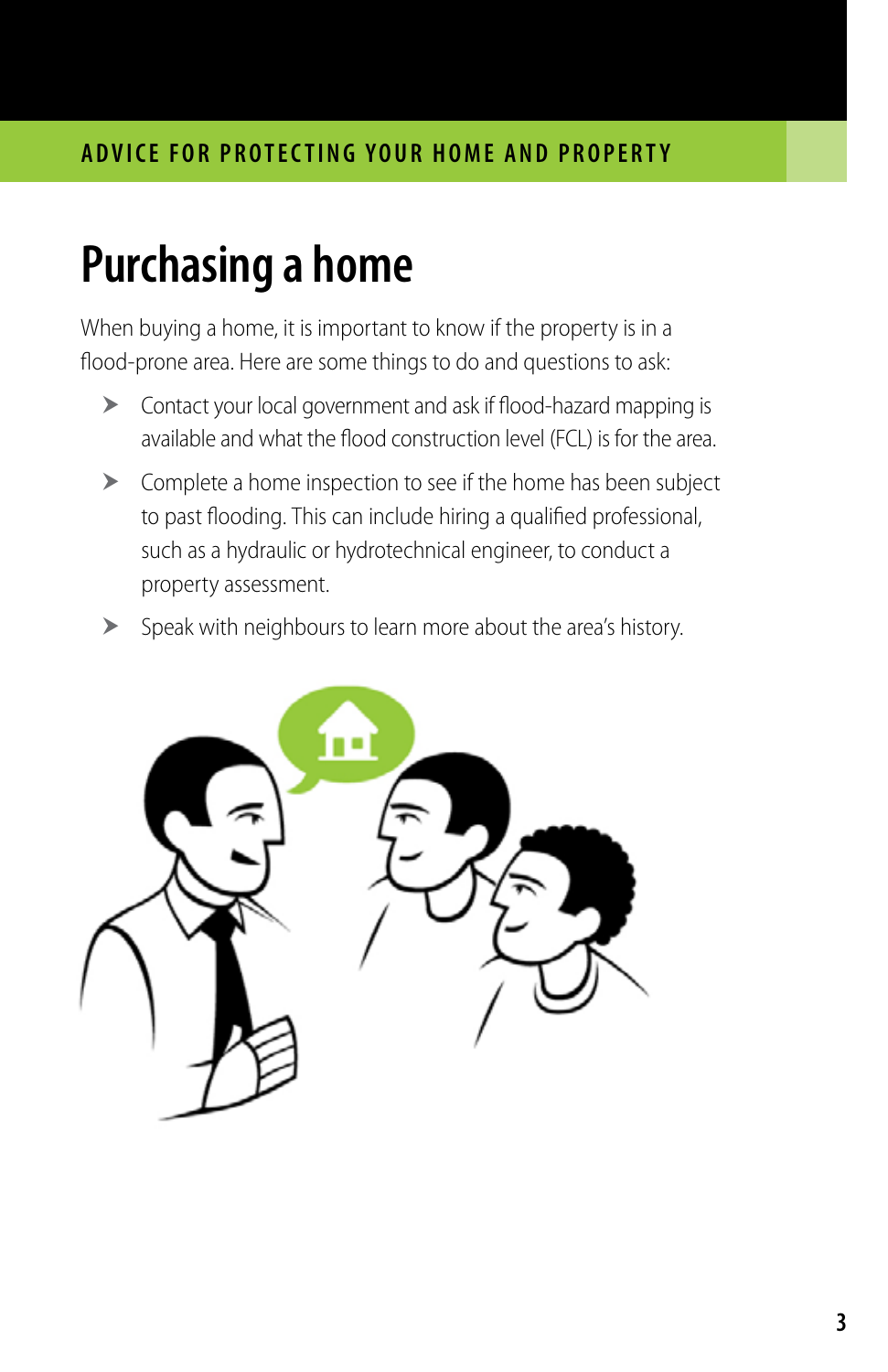### **ADVICE FOR PROTECTING YOUR HOME AND PROPERTY**

# **Protecting your home and property**

If you do purchase (or have already purchased) a home in a flood-prone area, there are many ways you can reduce the risk of water damage.

Simple, inexpensive actions include:

- Storing valuable and important items or documents on upper floors.
- > Anchoring fuel sources.
- Sealing cracks in the foundation and around doors and windows.
- $\blacktriangleright$  Installing backflow valves on basement floor drains, washing machine drains, toilets and sink drains.
- $\blacktriangleright$  Installing a sump pump.

When making improvements to your home, consider the following:

- Tiled floors with waterproof adhesive and grout.
- Flood-resistant exterior doors.
- Raising electrical sockets on the first floor.
- > Flood-resistant drywall.
- Moving large appliances, furnaces, hot water heaters and electrical panels out of the basement or ground floor and above the FCL. Alternatively, use risers to keep them off the floor.
- Permeable paving surfaces for sidewalks and driveways.
- Installing permanent safeguards, such as self-closing flood barriers, designed to keep water out of your home for as long as possible.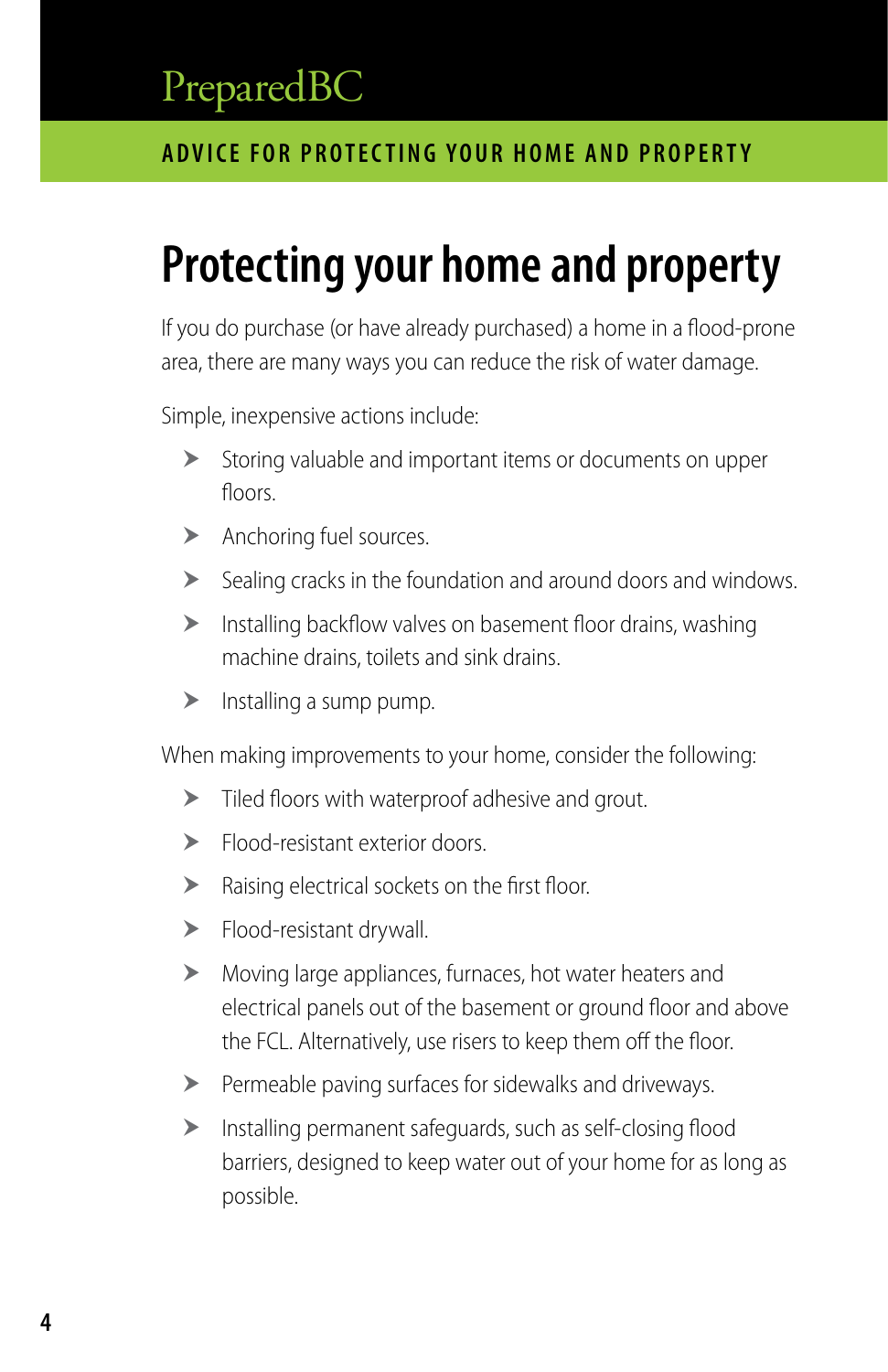### **ADVICE FOR PROTECTING YOUR HOME AND PROPERTY**



Things you can do to the exterior of your home:

- Enhance landscaping so water drains away from the foundation.
- Ensure water from downspouts drains away from your residence.
- **EXECUTE:** Clean your gutters regularly.
- Maintain your perimeter drains regularly.
- $\blacktriangleright$  Keep nearby storm drains clear of debris.

Check with your insurance representative to determine if sewer backup and/or residential flood insurance is available for your property. You can also contact the Insurance Bureau of Canada at 1-844-227-5422 for information regarding home insurance.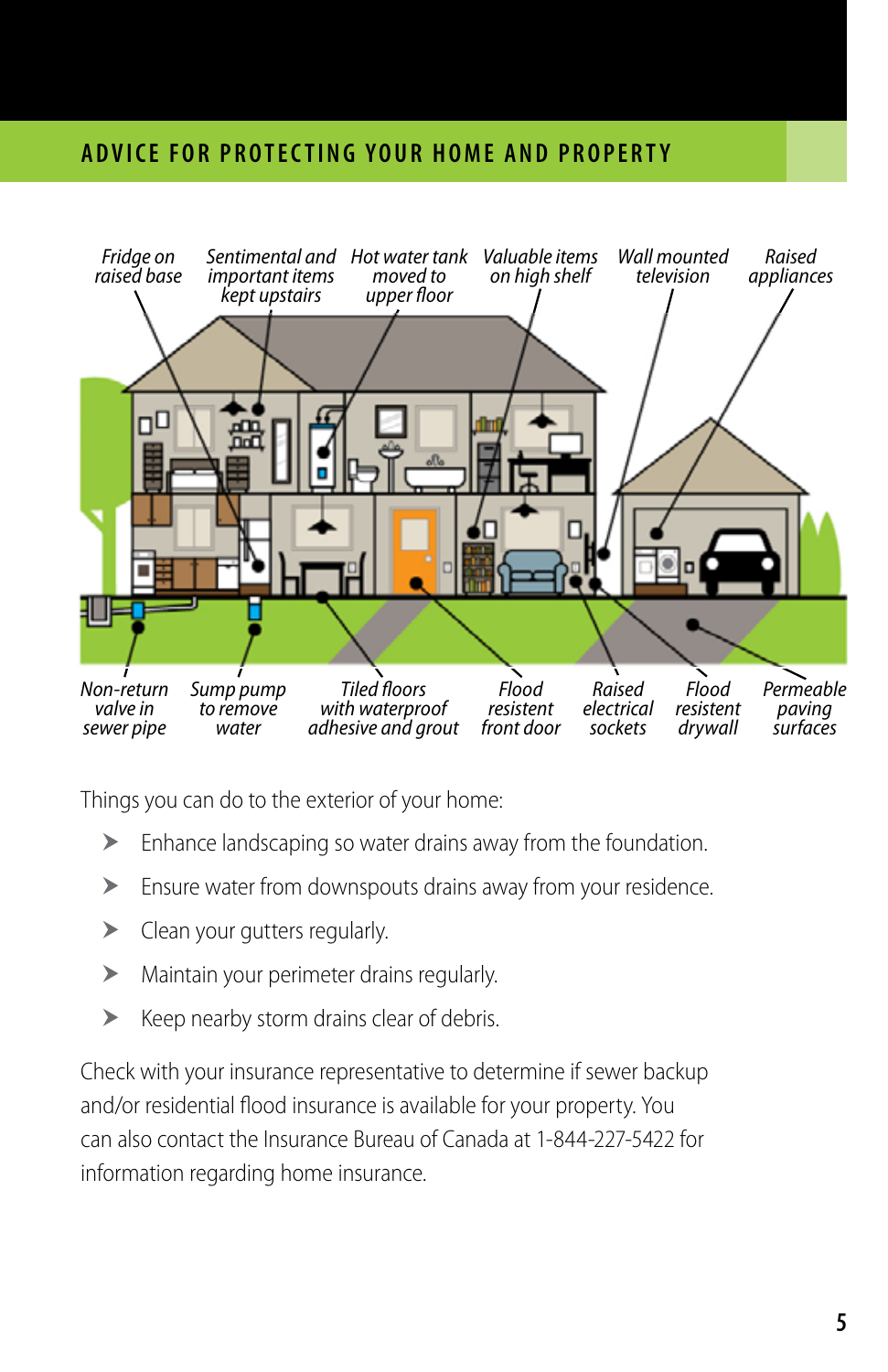### **ADVICE FOR PROTECTING YOUR HOME AND PROPERTY**

# **Building a sandbag dike**

It takes two people about one hour to fill and place 100 sandbags, giving you a 1-x-20-foot wall. Make sure you have enough sand, burlap or plastic bags, shovels and time to properly prepare. Contact your local government for information on obtaining sandbags.

### **BAGS REQUIRED PER 100 LINEAR FEET OF DIKE** *Plan of bottom layer Height above dike Bags required 1/3 metre 600 2/3 metre 2,000 1 metre 3,400 Method of lapping bags*Width at base **Existing Dike** Width  $=$  3 x height Height Riverside *Landside*

- $\blacktriangleright$  Locate the sandbag dike on high ground as close as possible to your home.
- $\triangleright$  Dig a bonding trench, one sack deep by two sacks wide.
- > Alternate direction of sacks with bottom layer (e.g. bottom layer length-wise with dike, next layer crosswise).
- $\blacktriangleright$  Sacks should be approximately half-filled with clay, silt or sand.
- $\blacktriangleright$  Tying or sewing of sacks is not necessary.
- > Lap unfilled portion under next sack.
- $\blacktriangleright$  Press firmly in place.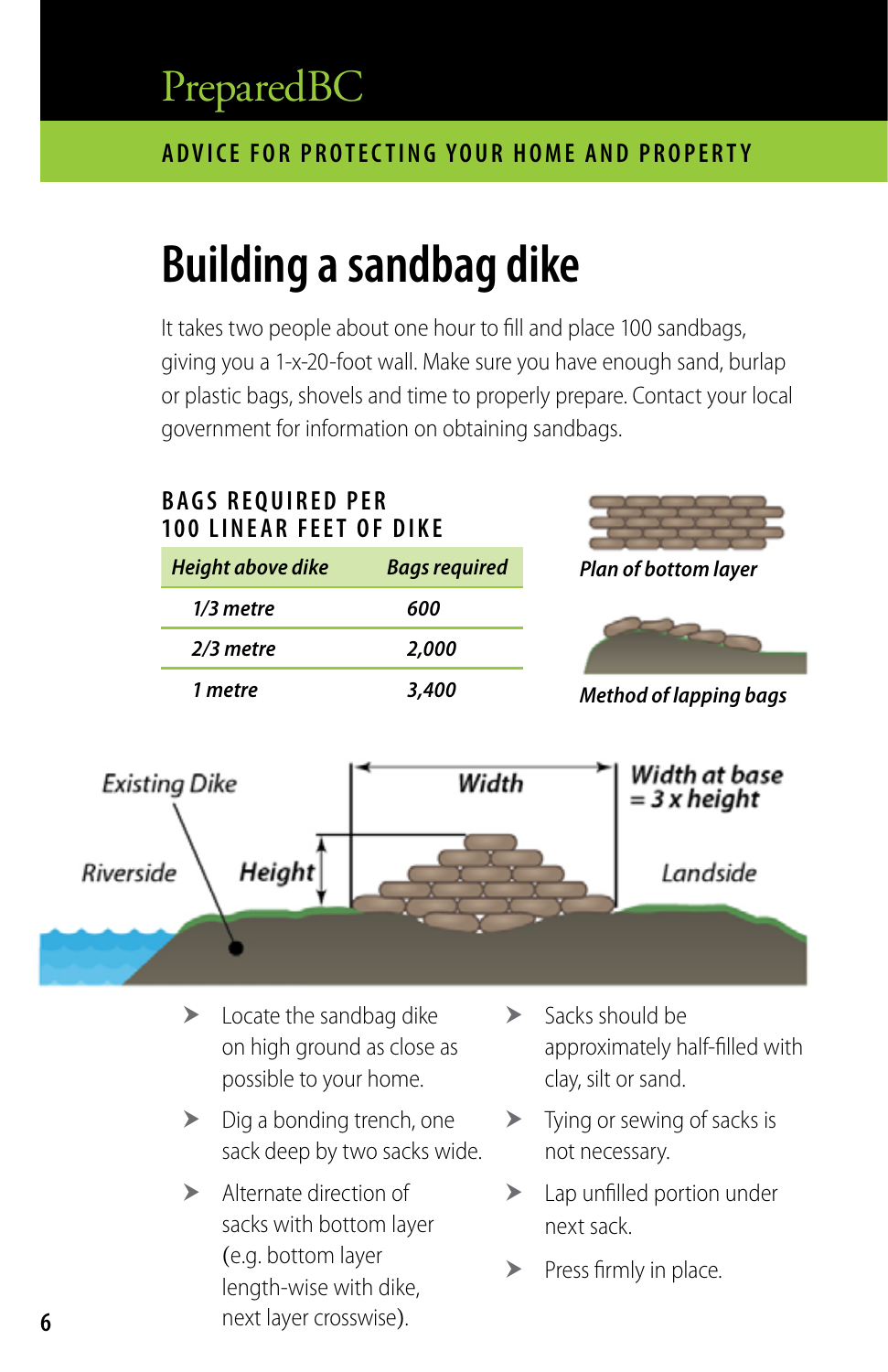### **ADVICE FOR PROTECTING YOUR HOME AND PROPERTY**

# **Flood preparedness**

During a flood is not the time to get prepared. Visit *[www.gov.bc.ca/](http://www.gov.bc.ca/PreparedBC)* **[PreparedBC](http://www.gov.bc.ca/PreparedBC)** to download quides and plans that will help you:

- $\blacktriangleright$  Put together an emergency kit.
- Develop a household emergency plan.
- Connect with your neighbours.



*First Aid kit and medications*



*Battery-powered or hand crank radio*



*Battery-powered or hand crank flashlight with extra batteries*



*Whistle to signal for help*



*Cell phone with chargers, inverter or solar charger*



*Seasonal clothing and footwear*







*Water, four litres per person per day for at least three days, for drinking and sanitation*



*Local maps and some cash in small bills*

*At least a threeday supply of non-perishable food. Manual can opener for cans*

*Garbage bags, moist towelettes and plastic ties for personal sanitation*

*contaminated air*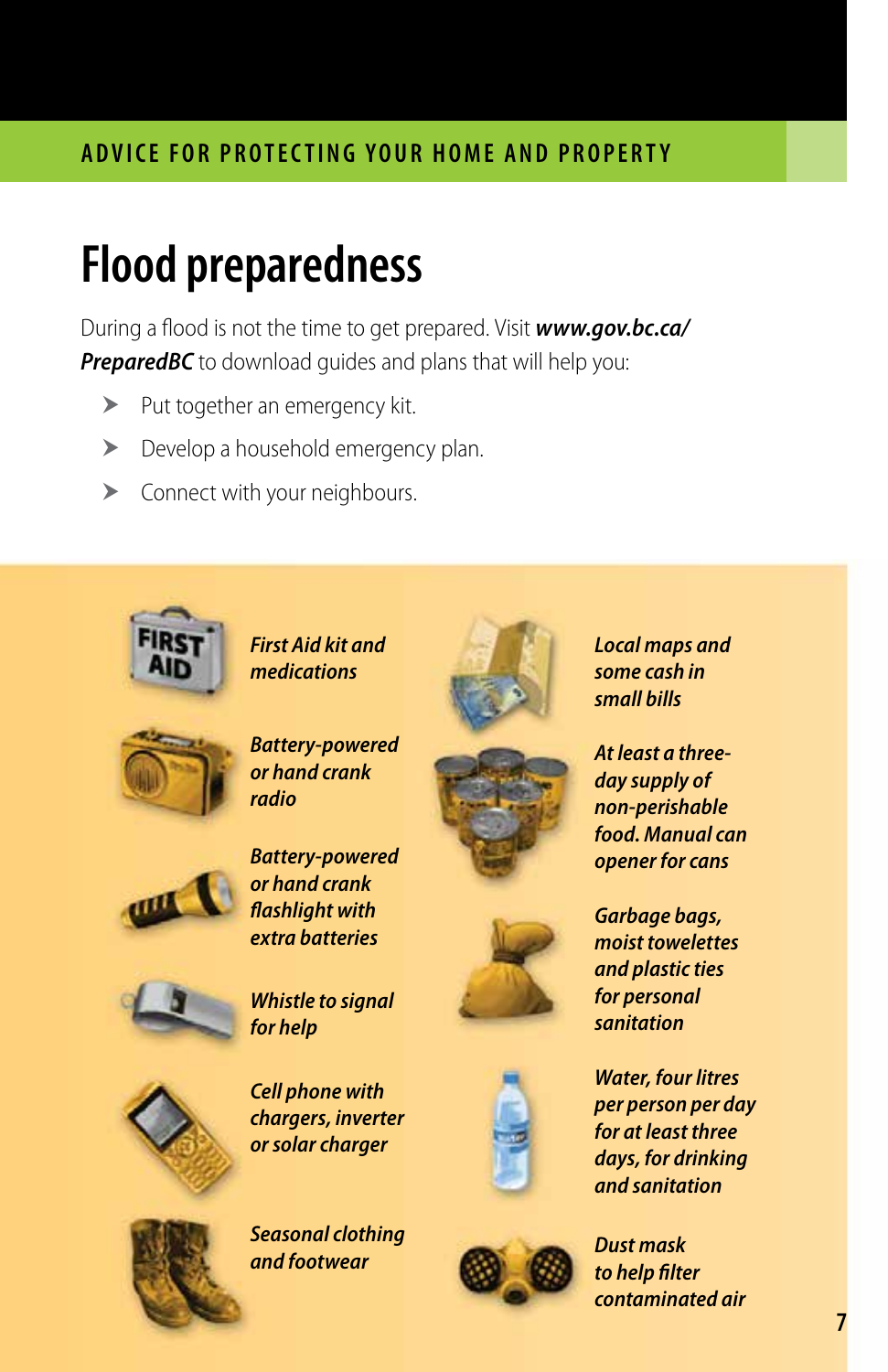### **ADVICE FOR PROTECTING YOUR HOME AND PROPERTY**

If you are facing imminent flooding, move electrical appliances to upper floors and make sure to anchor fuel supplies, such as oil tanks. Tune in to local radio and TV channels for information on sandbagging stations, possible evacuation procedures and reception centres.

Never attempt to drive or walk in flood water. A mere six inches of fastmoving water can knock over an adult. Two feet of rushing water can carry away most vehicles, including SUVs and pick-up trucks.

# **If directed to evacuate**

- Gather your grab-and-go kit(s).
- Follow instructions from local officials via TV, radio or social media.
- Move to a safe location outside the impacted area.
- Return home only when authorities say it is safe to do so.

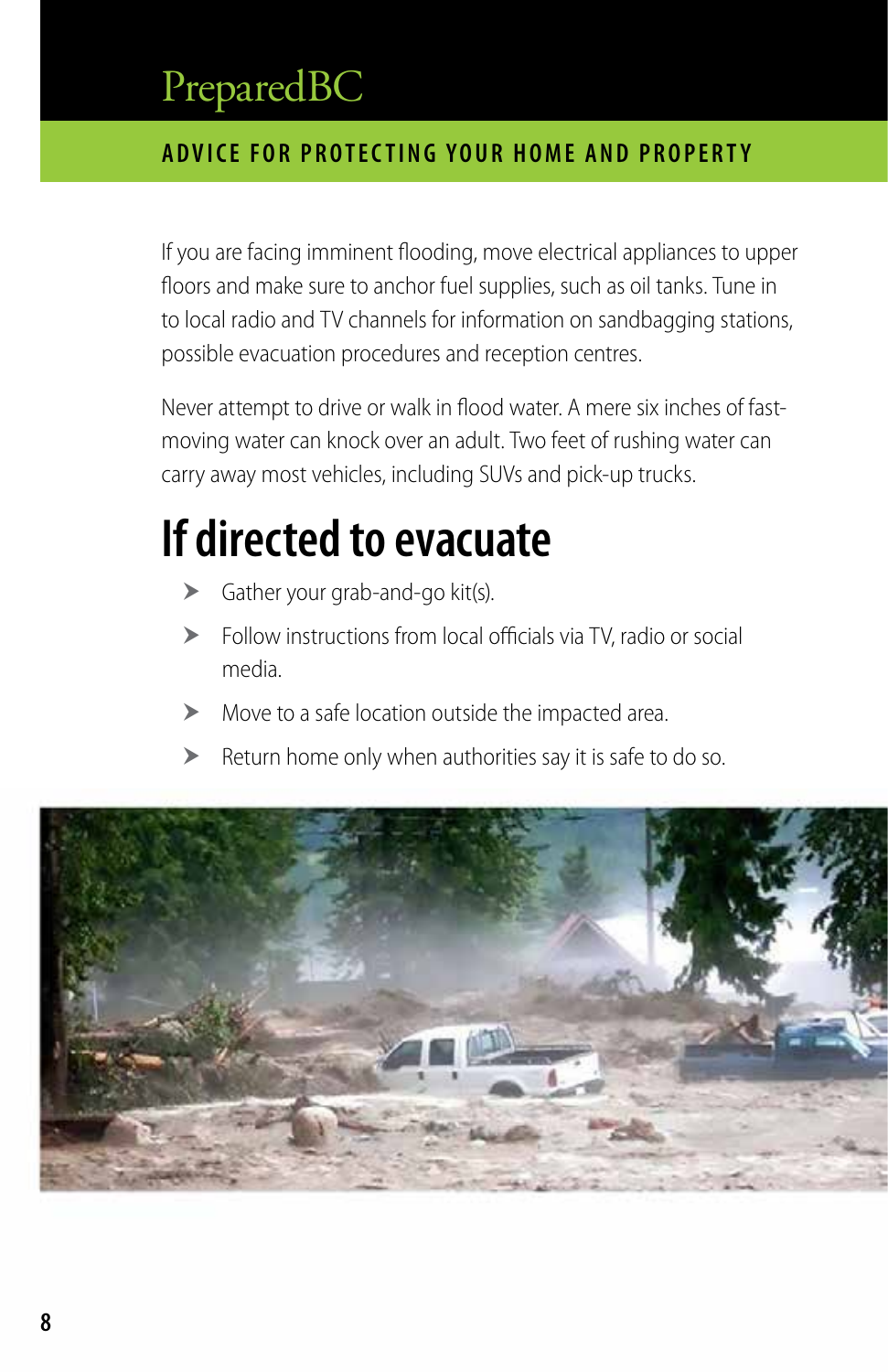# **After a flood**

Following a flood, it is important to restore your home as soon as possible to protect your health and prevent further property damage. While cleaning up you should:

- Be aware of areas where floodwaters have receded, keeping an eye out for debris.
- Be aware that floodwaters often erode roads and walkways, making them less stable.
- Never drive through areas that are still flooded.
- Avoid standing water as it may be electrically charged from underground or downed power lines.
- Photograph damage to your property and speak to your insurance agent.

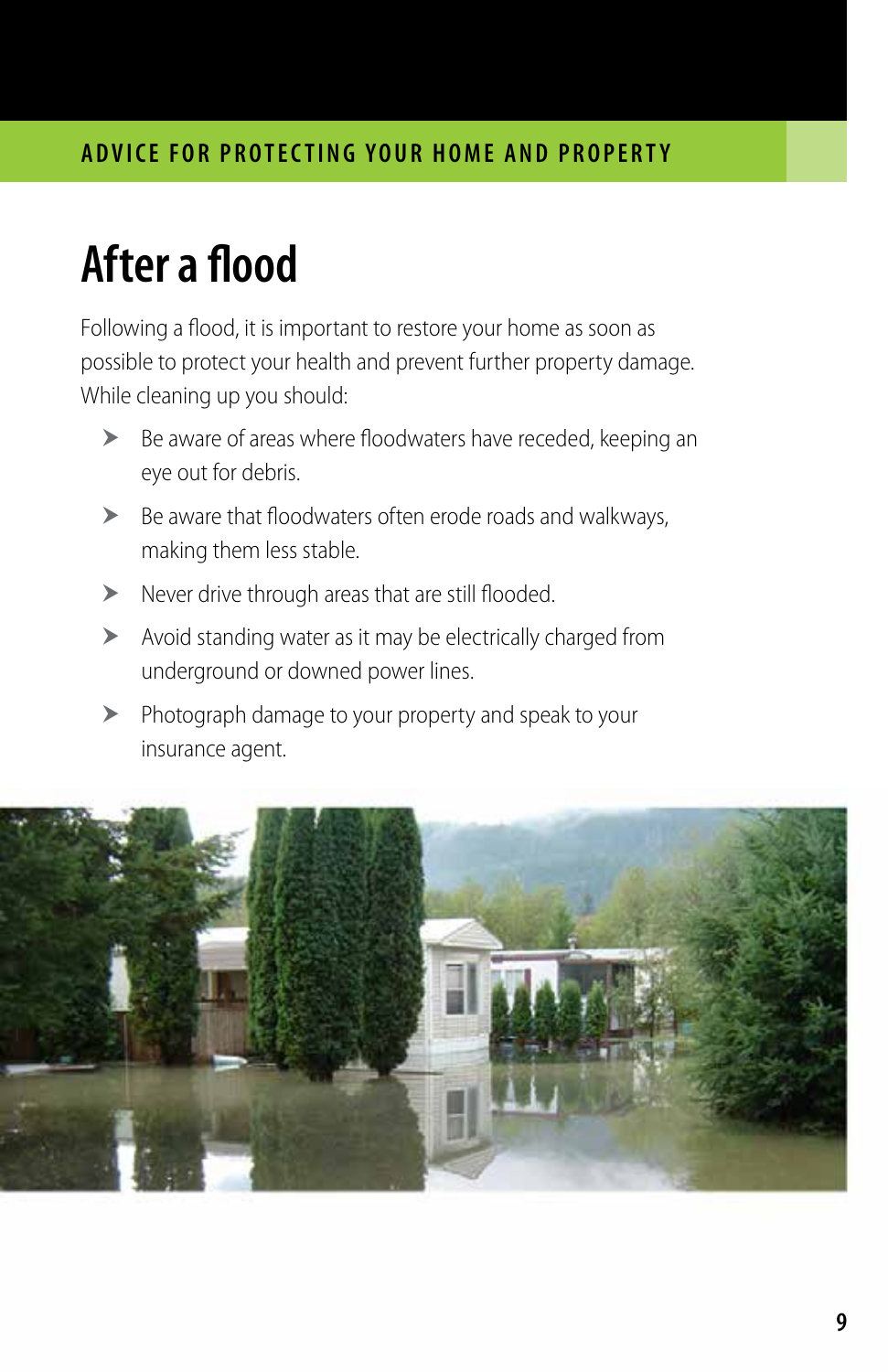### **ADVICE FOR PROTECTING YOUR HOME AND PROPERTY**

# **Additional resources**

- PreparedBC: *[www.gov.bc.ca/PreparedBC](http://www.gov.bc.ca/PreparedBC)*
- Insurance Bureau of Canada: *[www.IBC.ca](http://www.IBC.ca)*
- Government of Canada: *[www.canada.ca/Flood](http://www.canada.ca/Flood-Ready)-Ready*
- Natural Resources Canada: *[www.nrcan.gc.ca/hazards/floods](http://www.nrcan.gc.ca/hazards/floods)*
- FloodSmart Canada: *[floodsmartcanada.ca](http://floodsmartcanada.ca)*
- [Ready.gov](http://Ready.gov): *[www.ready.gov/floods](https://www.ready.gov/floods)*

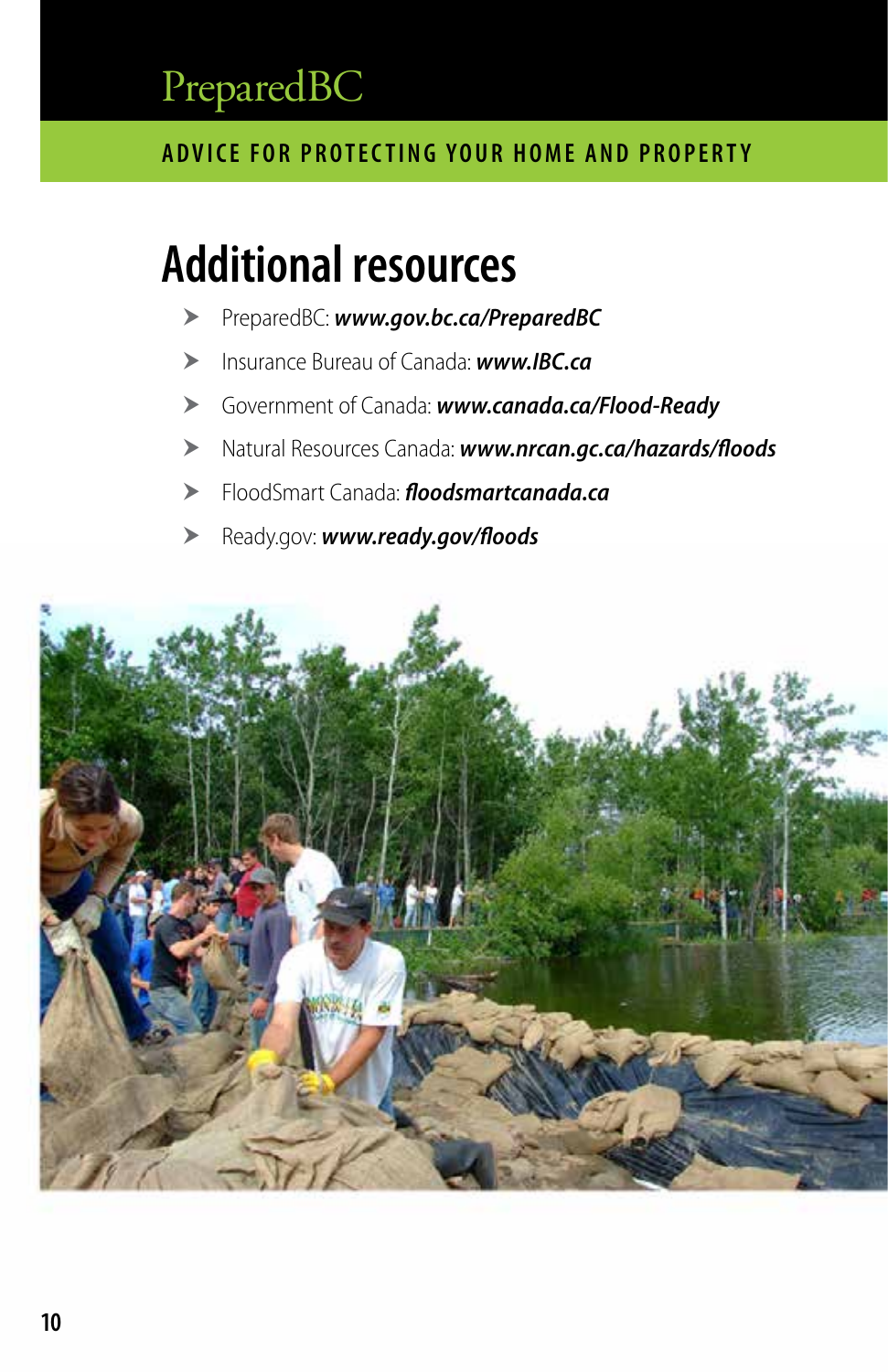### **ADVICE FOR PROTECTING YOUR HOME AND PROPERTY**

# **Notes**